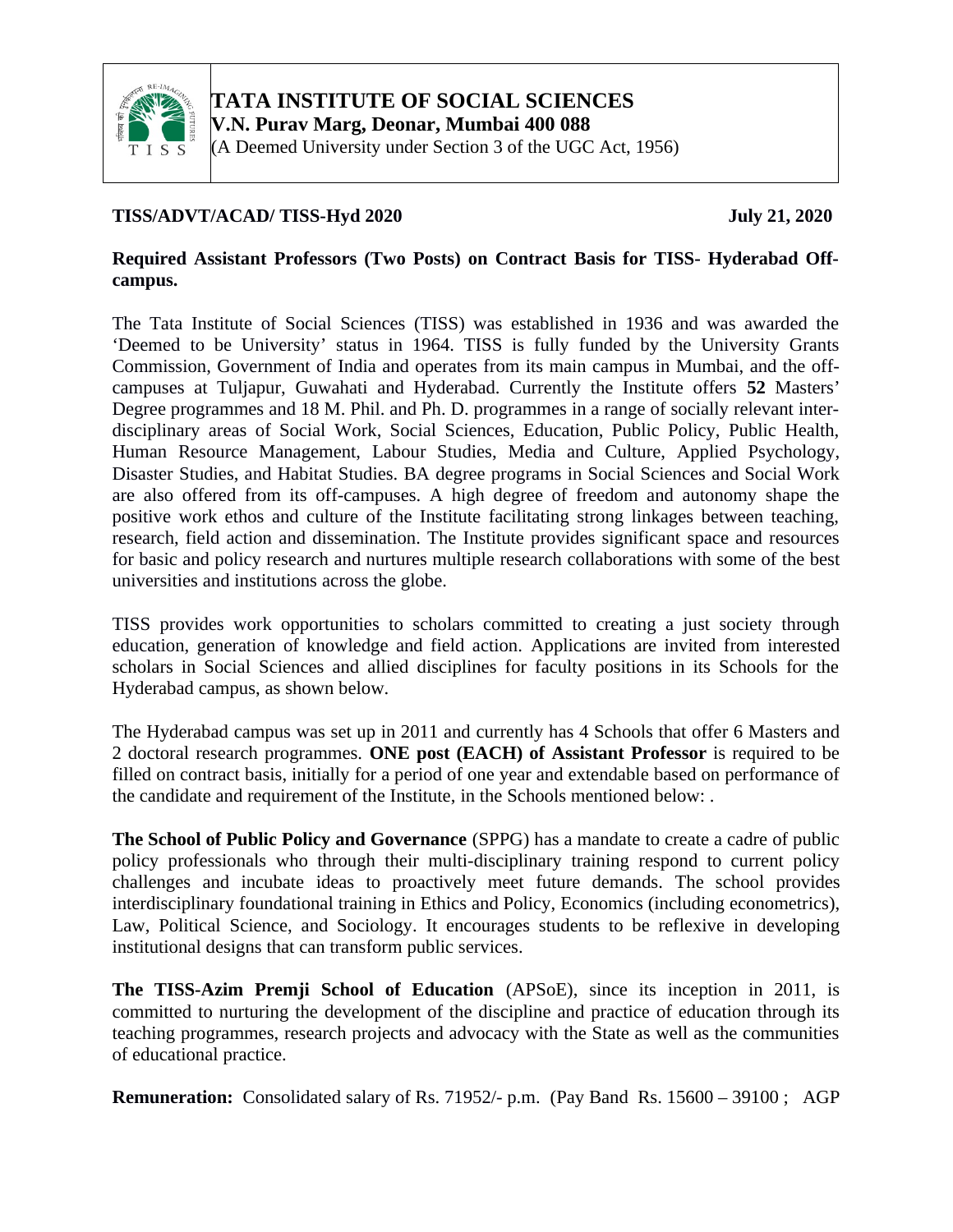### **Eligibility Criteria:**

# **Educational Qualification: Eligibility (A or B):**

**A.**

**i)** A Master's degree with 55% marks (or an equivalent grade in a point-scale wherever the grading system is followed) Political Science / Public Policy / Education / any Social Science discipline from an Indian University, or an equivalent degree from an accredited foreign university.

**ii)** Besides fulfilling the above qualifications, the candidate must have cleared the National Eligibility Test (NET) conducted by the UGC or the CSIR, or a similar test accredited by the UGC, like SLET/SET or who are or have been awarded a Ph. D. degree in accordance with the University Grants Commission (Minimum Standards and Procedure for Award of M.Phil./Ph.D. Degree) Regulations, 2009 or 2016 and their amendments from time to time as the case may be exempted from NET/SLET/SET:

Provided, the candidates registered for the Ph.D. programme prior to July 11, 2009, shall be governed by the provisions of the then existing Ordinances/Bye-laws/Regulations of the Institution awarding the degree and such Ph.D. candidates shall be exempted from the requirement of NET/SLET/SET for recruitment and appointment of 'Assistant Professor' subject to the or equivalent positions in Universities/Colleges/Institutions fulfilment of the following conditions:-

- a) The Ph.D. degree of the candidate has been awarded in a regular mode;
- b) The Ph.D. thesis has been evaluated by at least two external examiners;
- c) An open Ph.D. viva voce of the candidate has been conducted;
- d) The Candidate has published two research papers from his/her Ph.D. work, out of which at least one is in a referred journal;
- e) The candidate has presented at least two papers based on his/her Ph.D. work in conferences/seminars sponsored/funded/supported by the UGC/ICSSR/CSIR or any similar agency.

The fulfilment of these conditions is to be certified by the Registrar or the Dean (Academic Affairs) of the University concerned.

**Note:** NET/SLET/SET shall also not be required for such Masters Programmes in disciplines for which NET/SLET/SET is not conducted by the UGC, CSIR or similar test accredited by the UGC, like SLET/SET.

### **OR**

**B.** The Ph.D. degree has been obtained from a foreign university/institution with a ranking among top 500 in the World University Ranking (at any time) by any one of the following:

- i. Quacquarelli Symonds (QS)
- ii. the Times Higher Education (THE) or
- iii. the Academic Ranking of World Universities (ARWU) of the Shanghai Jiao Tong University (Shanghai).

# **Desirable Qualifications:**

*School of Public Policy and Governance* **-:** Preference will be given to candidates with-

• Qualification of Ph.D. in Political Science/ Public Policy with a focus on Indian State, Institutions, Regulation, Welfare Regimes, Law and Governance and other similar areas of research.